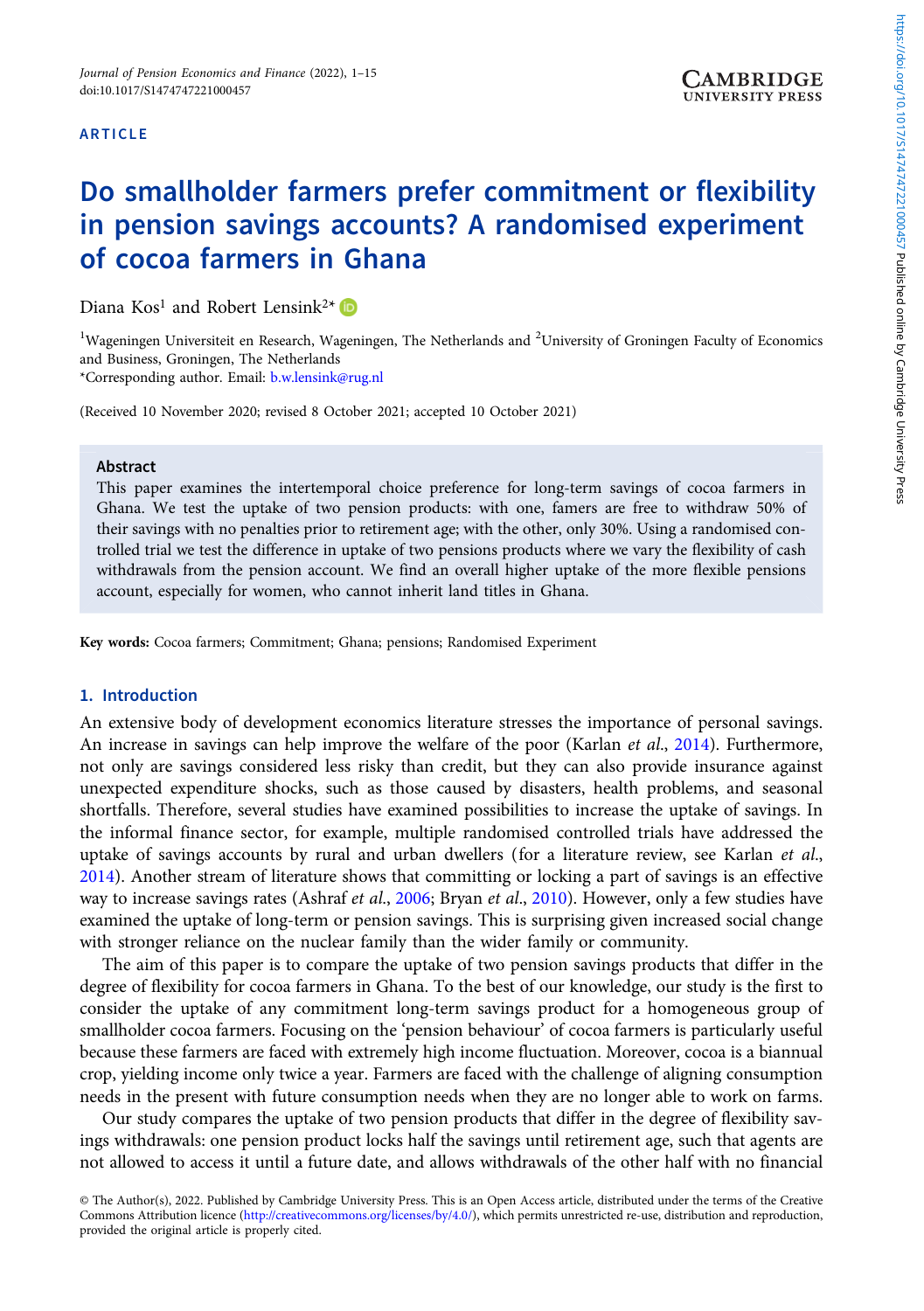consequences. The other product locks 70% of savings until retirement age, thereby allowing flexible withdrawals for only 30% of savings. By varying the degree of flexibility of savings withdrawals, our study addresses the question whether committing or locking a part of savings may be an effective approach to increase savings. The literature is still ambiguous about the relevance of commitments in increasing long-term savings rates.

The literature provides two reasons commitment savings may be relevant. First, a commitment device that restricts possibilities to save and dissave may be welfare improving for somebody who is a hyperbolic discounter (Ashraf et al., [2006\)](#page-12-0). Compared with agents with an exponential discount function, agents with a hyperbolic discount function have a high discount rate at present and a low discount rate over longer horizons (Laibson, [1997](#page-13-0)). According to the multiple selves model, a taste for immediate gratification may result in self-control problems if all selves have present-biased preferences. However, in the case of a *sophisticated* hyperbolic discounter (Laibson, [1997;](#page-13-0) Bauer *et al.*, [2012](#page-12-0)), commitment devices may be attractive because they restrict behaviour of the future self. Savings rates for sophisticated agents with hyperbolic preferences are therefore likely to increase if they are given the choice to opt in to commitments (Ashraf et al., [2006](#page-12-0); Bauer et al., [2012\)](#page-12-0). Basu and Bisht ([2015\)](#page-12-0) find that this type of committed savings motivated rural entrepreneurs in India to take up long-term (pension) savings accounts.

In addition to self-control issues, research emphasises that individuals may prefer commitment devices because of spousal, familial, and neighbour bargaining (e.g., Platteau, [2000;](#page-13-0) Anderson and Baland [2002;](#page-12-0) Ashraf, [2009\)](#page-12-0); this is especially the case in a developing country context. Anderson and Baland ([2002\)](#page-12-0) find that using group rotating savings commitment accounts is a strategy that married women in Kenya employ to protect savings against claims by husbands for immediate consumption. This was especially the case for women who had some but not much or too little autonomy. Consequently, we can assume that women with a high degree of autonomy, such as female household heads, would prefer lower restrictions or commitments due to spousal relations. A few factors are positively associated with the uptake of commitment savings, including higher education level, being female, and having limited spousal control (Karlan et al., [2014](#page-12-0)).

Locking savings might not be a preferred strategy for many reasons, however. While the neoclassical model does not explicitly consider the relevance of commitments, locking savings would clearly prevent individuals from maintaining a constant level of consumption throughout their lifetime and thus be negatively valued. Moreover, commitments, in the form of withdrawal fees or minimum balance requirements, imply an increase in transaction costs. Commitments also reduce liquidity for borrowers, which may not be compensated by higher returns, which would especially be problematic for poor credit-constrained households faced with uncertain future income flows. Therefore, it seems obvious that rational agents, who, in line with the neoclassical theory, discount the future exponentially, would always prefer the most flexible savings possibilities available: a savings product with whatever form of commitment attached, which is not compensated by higher returns, would always be inferior to a similar savings product without commitments attached.

There is a dearth of literature on commitment pension savings in any context, especially that of farming of a biannual crop with high income fluctuations, such as cocoa farming. Grameen Bank introduced a hard commitment mid-term savings scheme in Bangladesh in the early 2000s in which no interest was paid on accounts with withdrawals within five years of opening an account. The programme was a huge success, attracting millions of users (Rutherford, [2006\)](#page-13-0). Ashraf et al. [\(2006\)](#page-12-0) and Basu and Bisht [\(2015](#page-12-0)) found that commitment savings products with penalties for early withdrawals had a significantly higher uptake than savings accounts with no penalties, a finding that likewise applies to an urban context with high financial literacy (Thaler and Benartzi, [2004](#page-13-0)). Beshears et al. [\(2020\)](#page-12-0) found similar results in their more recent study. They conducted an experiment to compare account deposits on a liquid account without any withdrawal restrictions with commitment accounts with different early withdrawal penalties, using participants from the RAND American Life Panel. In general, higher early-withdrawal penalties attracted more deposits.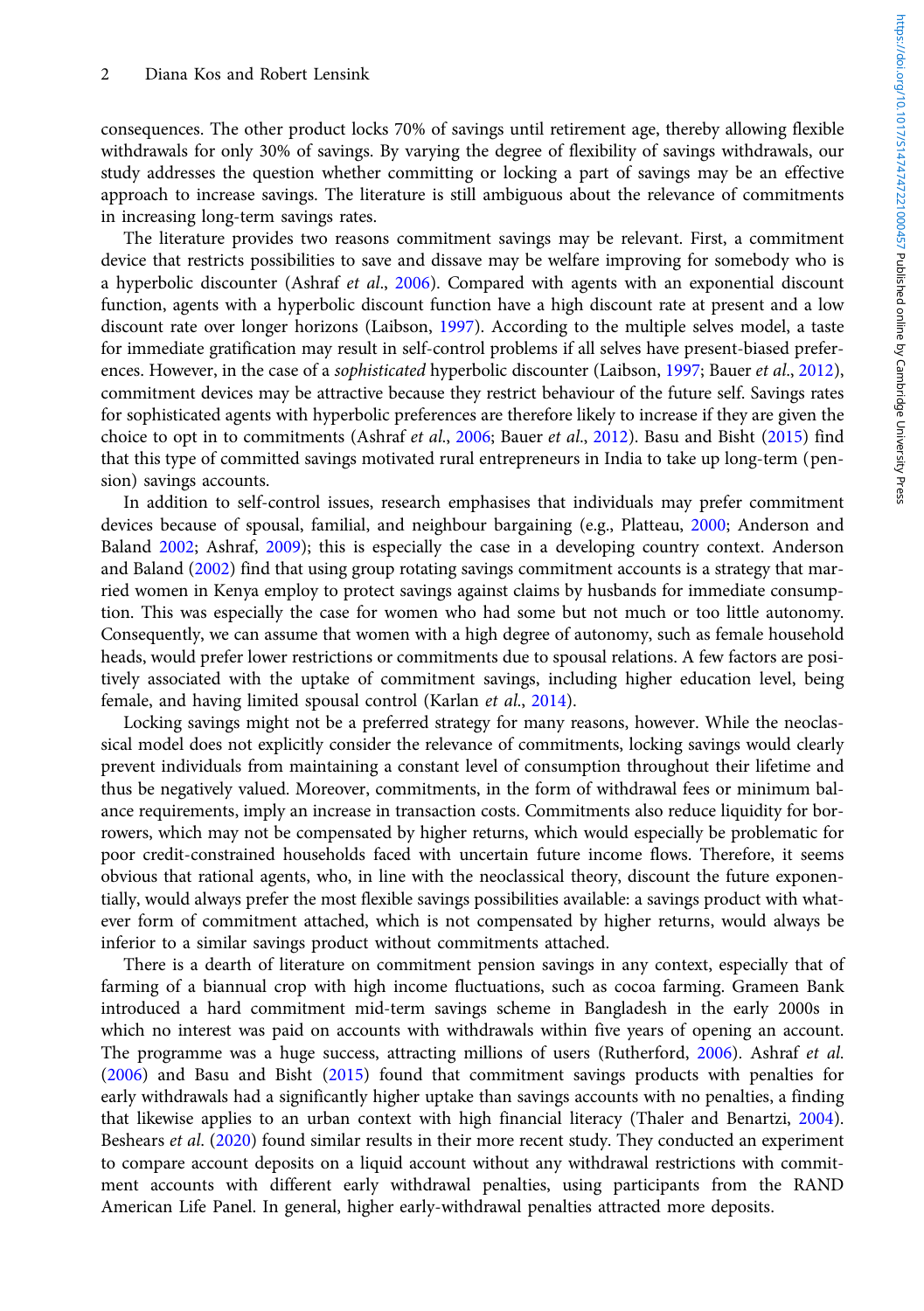We compare preference for commitments of cocoa farmers in Ghana, who have uneven income distribution throughout the year, as cocoa is a biannual crop. On the one hand, their savings must cover expenses incurred between two income seasons; on the other hand, they need to fend off the present bias and ensure their long-term well-being. Managing these two opposing demands is a balancing act between exerting self-control and having high income fluctuation and uncertainty of expenditures. Designing a pension savings product suitable for seasonality of income of cocoa farmers thus needs to combine farmers' current and future financial needs.

Finding the right balance between managing current cash flow needs and the future cash needs is challenging for agents themselves, but even more so for institutions that are trying to encourage agents to save. For this reason, we aim to compare uptake of two types of pension savings products that differ only in the percentage of savings that can be withdrawn freely without penalties. More specifically, we offer a randomly selected group of cocoa farmers in Ghana the possibility to open a long-term savings account from which they can withdraw 50% of the savings at any moment in time without penalties and offer another randomly selected group the possibility to withdraw only 30% without penalties. In addition, we conduct heterogeneous treatment analyses to test which group of farmers values flexibility over commitments.

In section 2, we elaborate on current elderly care mechanisms in Ghana. Section 3 describes the methodology of the intervention itself and the relevant findings from our baseline survey. Section 4 summarises the results. Finally, section 5 presents the limitations and suggestions for future research.

# 2. Current social security systems for the elderly in Ghana

Kpessa [\(2010](#page-13-0)) examines how the state, the market, and pre-existing social norms interact to ensure old-age income support in Sub-Saharan countries. The social protection plans supporting old age can broadly be divided into four categories: state, market, family, and community. During the last century, Ghana went through various stages of these four support structures. The traditional social support system is structured around the family and the community. Dating back to pre-colonial times, the family was the epicentre of social support, where the nature of social interactions was collective and reciprocal, and extensive family members and the community were the only source of risk and resource pooling in times of need or in old age (Hyden, [2008](#page-12-0)). Throughout history, as well as today in the informal and rural sector, people typically rely on rotating schemes for wealth accumulation against old-age income insecurity or protection against adversities such as illness, unemployment, and hardship (Boon, [2007\)](#page-12-0).

On the opposite end of family- and community-based social security systems are state- and marketsocial schemes. These formal schemes were initially designed to reward 'loyal' civil servants and employees during colonial times (Darkwa, [1997\)](#page-12-0). However, anyone within the informal economy, which includes the agricultural and mining sectors, was excluded from the colonial pension scheme. In the 1990s, Ghana moved to pay-as-you-go social security schemes, under which benefits are directly linked to contributions.<sup>1</sup> In the 2000s, Ghanaian social security has officially progressed towards a three-tier pension system comprising a mixture of pay-as-you-go and state-defined benefit arrangements (Dorkenoo, [2006\)](#page-12-0). Some blue-collar workers and the urban middle class enjoy access to these protectionist arrangements, while rural inhabitants continue to rely on informal social mechanisms (MacLean, [2002\)](#page-13-0). However, Ghana's social security falls short of meeting any formal retirement plans (Darkwa, [1997\)](#page-12-0), as an estimated 80% of the population works in the informal economy (Baah-Boateng and Turkson, [2005](#page-12-0)). The elderly often find themselves in a vulnerable position as their children no longer feel obliged to support them (Collard, [2000](#page-12-0)). This is a direct result of migration, the breakdown of extended family structures, and a cultural shift to self-reliance in Sub-Saharan countries.

In the context of cocoa farmers in Ghana, multiple studies have reported a drastic problem of ageing farmers, with children of cocoa farmers moving to towns in search of higher-paid work opportunities

<sup>&</sup>lt;sup>1</sup>For a summary of the social security system in Ghana since the colonial days, see Boon ([2007\)](#page-12-0).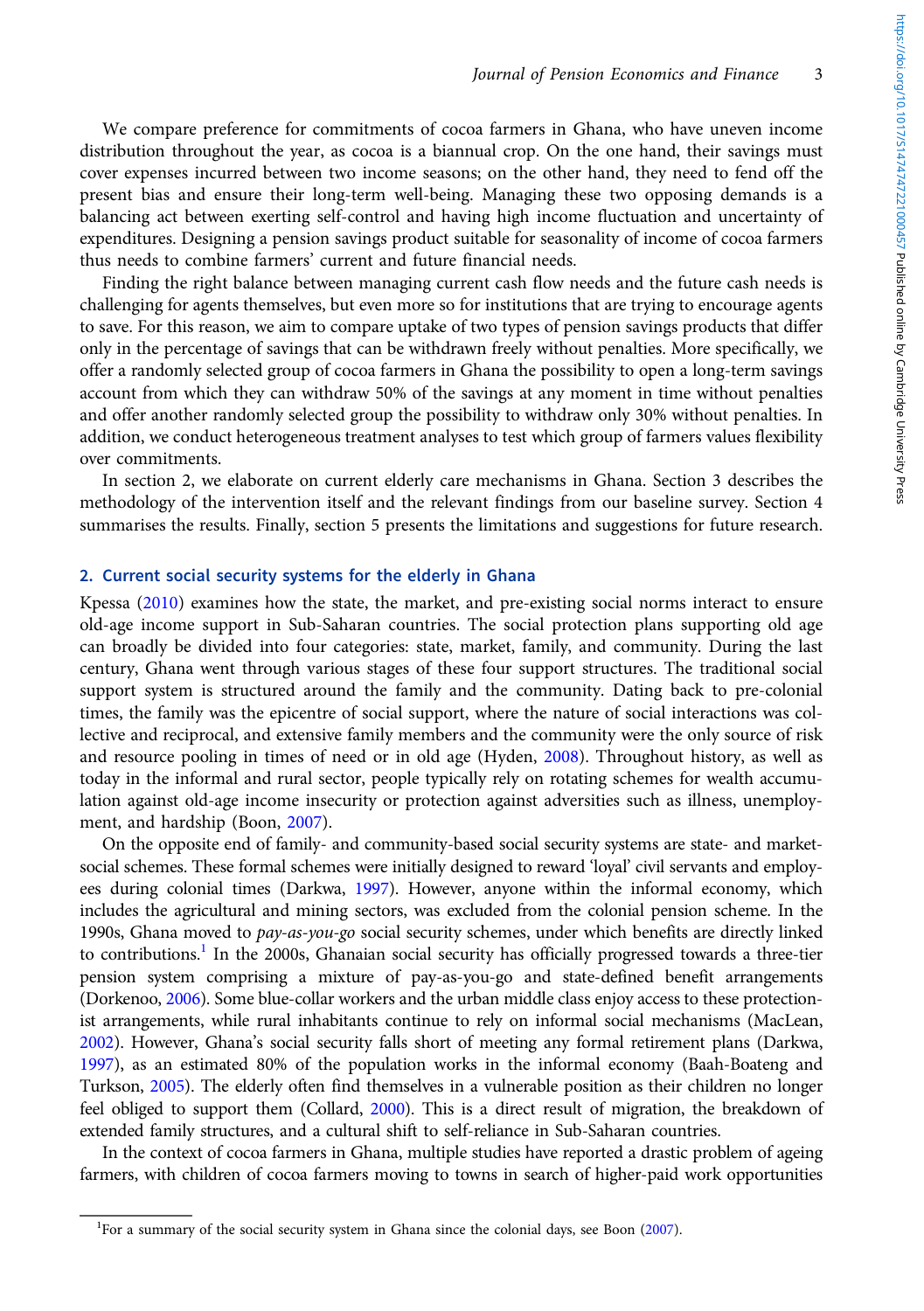(Bymolt et al., [2018\)](#page-12-0). By contrast, few studies address retirement income of cocoa farmers in Ghana. Older farmers in Ghana usually have land, but above the age of 60, they are not very active on farms, nor do they make any farm investments. Some elderly cocoa farmers view cocoa as a cash crop and use it as retirement income, without making farm investments. These farmers are referred to as 'harvesters' because they are inactive on their farms (Bymolt et al., [2018](#page-12-0)). Typically, their children have migrated to towns, so in the absence of the younger generations, they often engage in sharecropping contracts, leasing land to younger farmers who can manage and harvest the cocoa plantation (Bymolt et al., [2018](#page-12-0)). Proceeds from these sharecropping arrangements are then shared between the landowner and the sharecropper, with the harvest serving as a source of retirement income for landowners.

Offering farmers an option between flexible and less flexible pension savings accounts helps us evaluate the extent of trade-off between current consumption needs of farmers and their family/network and their long-term consumption needs.

## 3. Methodology

# 3.1 Pension product design

To test the relevance of commitments versus flexibility in the context of a long-term savings product, we set up an intervention with Pension Trust Ghana, which introduced a retirement savings programme for micro-entrepreneurs in Ghana. The product is a combination of a pension and a savings account, which allows consumers to withdraw a part of their savings at any point in time to give some flexibility for financing emergencies, with the other part locked until their retirement (60 years of age). Pension Trust Ghana introduced two pension products. Pension 1 allows farmers to withdraw 50% of their savings at any point in time, with the other 50% saved until their official retirement age. Pension 2 allows them to withdraw only 30% of their savings, with the other 70% saved until their retirement age. Thus, the only difference between the Pension 1 and Pension 2 account is that the latter offers reduced liquidity, which is not compensated by higher returns. One might expect Pension 1 to always be preferred to Pension 2; however, as we explained previously, this may not be the case. Note that the pension accounts yield returns that are higher than alternative options available in Ghana. The interest rate on the pension accounts is twice the treasury bills rate, 24% per annum, and there is no opening fee for farmers in our experiment, whereas the interest rate on a 'momo' (mobile money) account is only 7% per annum and on a Yello Save<sup>2</sup> is approximately 12% per annum.

In our study, a commissioned agent kept record of every farmer's pension contribution in a ledger received from Pension Trust. The information recorded includes farmer names, the amount of savings received from each farmer, and the date the savings were collected. The agent would then go to the nearest bank and deposit the money in a collective account of the pension company.

## 3.2 Experiment design and model specification

We conducted a baseline survey of 1,500 farmers dispersed over 22 communities in 2016. Later that year, one community was expelled from the cooperative, leaving us with 21 communities with 1,169 farmers. To assess the uptake and use of the two committed pension products, we employed an experimental approach. More specifically, we randomly determined three groups: (i) all farmers in group 1 (Group1) were introduced to and allowed to open a Pension 1 account, (ii) all farmers in group 2 (Group2) were introduced to and allowed to open a Pension 2 account, and (iii) all farmers in group 3 (Group3) were also allowed to open a Pension 1 account; however, they were not exposed to any direct promotion or encouraged to open accounts. We randomised the three groups at the community level.<sup>3</sup> Note that we instructed sales agents to open only the account type that we assigned to

<sup>&</sup>lt;sup>2</sup>Yello Save is a high-interest savings product that allows mobile money customers to instantly open a savings account with Fidelity Bank.

<sup>&</sup>lt;sup>3</sup>Our analysis includes respondents above the official retirement age. For this group of respondents, Pensions 1 and 2 are similar as there are no withdrawal penalties.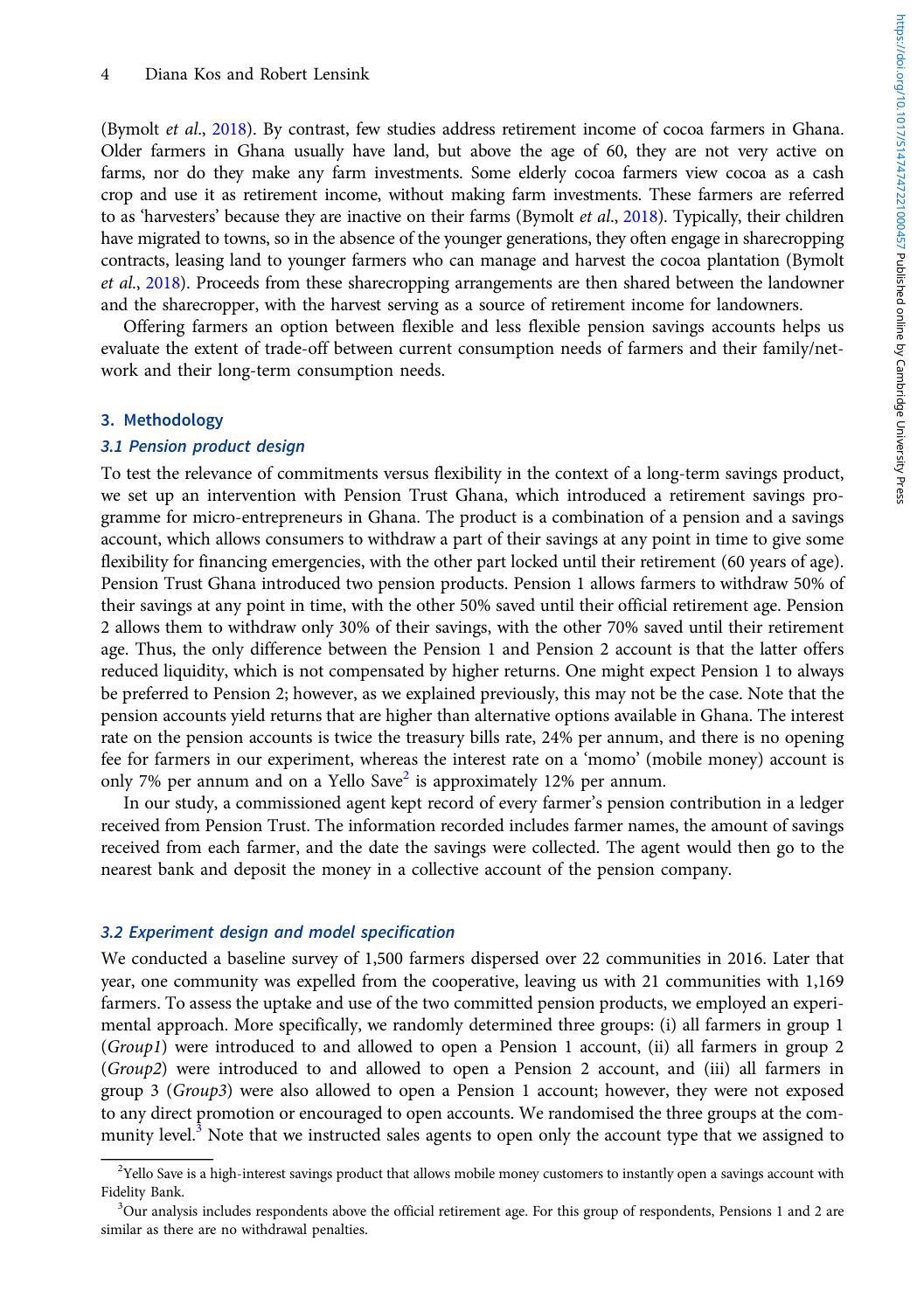the group. Thus, farmers in Group2 (Group1 and Group3) were not allowed to open Pension 1 (Pension 2) accounts.

We randomly selected three groups of seven communities each. For  $Group1$ , a representative from Pension Trust visited seven selected communities and introduced Pension 1 (50% locked, 50% flexible savings) to all farmers. For Group2, the same Pension Trust representative visited seven other communities to introduce Pension 2 (70% locked, 30% flexible savings). For Group3, the pension product was not introduced directly to farmers; rather, the experiment (including details of Pension 1) was explained at a cooperative assembly meeting, which was attended by community leaders from all 21 communities.<sup>4</sup>

Our design enables us to test the impact of product design (flexible vs. less flexible) by comparing uptake of pension accounts by farmers from  $Group1$  and  $Group2$ . It also enables us to test the impact of differences in promoting the pension product by comparing uptake of pension accounts by farmers in Group1 with the uptake of pensions by farmers in Group3. While the latter analysis is not the main aim of the paper, it provides information about the possibility to promote the product at the cooperative level, which has the potential to reduce transaction costs for Pension Trust. A comparison of uptake by farmers in  $Group3$  and  $Group2$  would test a combination of differences in design and promotion strategy; however, we are not interested in this comparison and do not refer to it further.

We examine uptake by running simple linear probability regressions, of the following form:

$$
Y = \sum_{i} \beta_i P_i + \gamma X + \varepsilon,\tag{1}
$$

where Y is a binary uptake dummy equal to 1 if an account has been opened and 0 otherwise;  $P$  refers to the three treatments (Group1, Group2, and Group3); the subscript *i* refers to Group1, Group2, or Group3; X is a vector of controls; and  $\varepsilon$  is an error term. We cluster all standard errors at the community level to control for within-community-level correlation of error terms.

We are primarily interested in the comparison of uptake of the three groups. In principle, due to the randomisation, simply comparing means of the three groups would suffice. However, to improve precision of the estimates, we add controls, which also enables us to test the extent to which uptake is affected by different controls.

To avoid ethical issues and spillover effects, we randomised at the community level rather than the individual level. To improve balance and power, we first ranked the 21 communities on the basis of weighted averages of relevant independent variables, including number of farmers per community, average years of schooling, age, gender, whether farmers have a bank account already, cocoa income, income in good versus bad months, total savings (formal and informal), whether farmers have income from other farming activities or from non-farming activities, and any outstanding debts. After ranking communities by the normalised score of these variables, we assigned 21 communities to seven strata, which we then randomly assigned to one of the three treatments per stratum. We verified whether the random-isation resulted in equal groups by performing balancing tests (see Appendix [Tables A1a](#page-13-0) and [A1b\)](#page-14-0), which showed that the groups are indeed balanced. The only two variables that were not balanced are years of schooling and total savings. Although perfectly balanced groups are not a prerequisite for making valid statistical references (Mutz et al., [2019](#page-13-0)), we include these variables as control variables in our regression analysis, to avoid potential issues with endogeneity.

# 3.3 Study context: descriptive statistics and balance tests

[Table 1](#page-5-0) lists descriptive statistics for the cocoa farmers in our sample, presenting averages (and standard deviations) for the whole sample, but also by group. The demographics obtained from our baseline survey show that 71% of the respondents were male, that the average age was 55 years, and that, on

<sup>&</sup>lt;sup>4</sup>It is possible that community leaders informed farmers in the community about the pension product that was not assigned to them. These potential 'spillover effects' may have influenced the uptake in the different groups. However, as we did not hear about any farmer complaints of not being allowed to open the other account, we expect these potential effects to be small.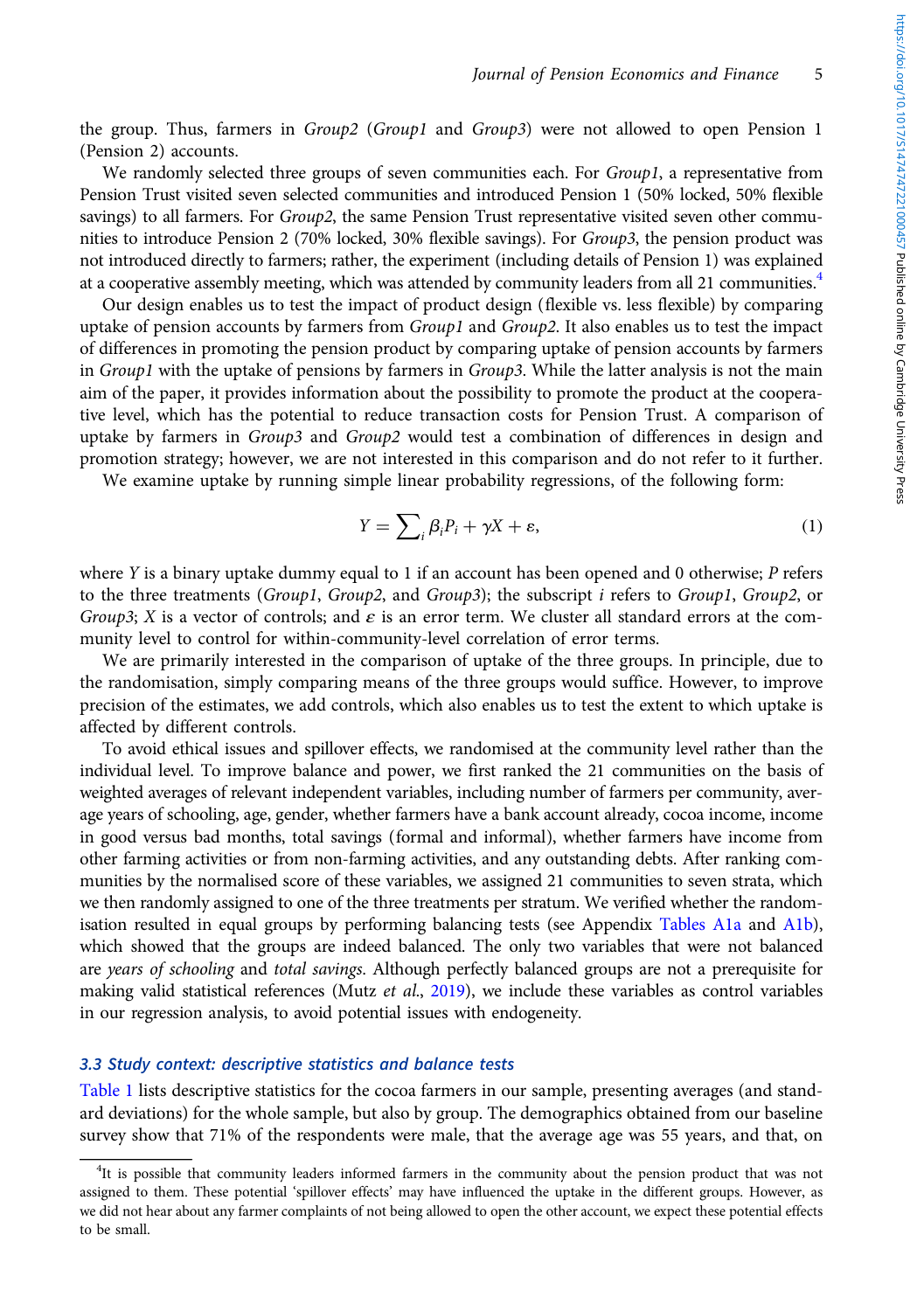#### <span id="page-5-0"></span>Table 1. Descriptive statistics

|                           |       | Overall | Group1<br>Group <sub>2</sub> |           |       | Group3    |       |           |
|---------------------------|-------|---------|------------------------------|-----------|-------|-----------|-------|-----------|
| Variables                 | Mean  | SD      | Mean                         | <b>SD</b> | Mean  | <b>SD</b> | Mean  | <b>SD</b> |
| Nr inhabit in community   | 3,174 | 3,600   | 2,723                        | 1,888     | 3,929 | 6,300     | 3,068 | 1,826     |
| Female                    | 0.29  | 0.45    | 0.35                         | 0.48      | 0.25  | 0.43      | 0.27  | 0.44      |
| Age                       | 55    | 13      | 55                           | 14        | 55    | 13        | 56    | 13        |
| Years of schooling        | 11    | 4       | 11                           | 4         | 11    | 4         | 11    | 4         |
| Interest in pension       | 0.92  | 0.28    | 0.91                         | 0.28      | 0.92  | 0.27      | 0.92  | 0.28      |
| Shock 1                   | 0.41  | 0.49    | 0.35                         | 0.48      | 0.50  | 0.50      | 0.41  | 0.49      |
| Shock 2                   | 0.47  | 0.50    | 0.46                         | 0.50      | 0.43  | 0.50      | 0.50  | 0.50      |
| Income from other farming | 0.83  | 0.38    | 0.82                         | 0.38      | 0.867 | 0.340     | 0.814 | 0.389     |
| Income good month         | 2,663 | 3,737   | 2,494                        | 3,775     | 2,322 | 3,746     | 2,278 | 3,704     |
| Income bad month          | 803   | 1,382   | 786                          | 1,332     | 840   | 1,450     | 794   | 1,382     |
| Existing loans            | 0.173 | 0.378   | 0.185                        | 0.39      | 0.150 | 0.357     | 0.177 | 0.382     |
| Bank savings              | 0.562 | 0.496   | 0.528                        | 0.500     | 0.571 | 0.500     | 0.585 | 0.493     |
| Total savings             | 2,966 | 5,133   | 2,891                        | 5,074     | 3,404 | 5,529     | 2,749 | 4,908     |
| Receive remittances       | 0.395 | 0.489   | 0.393                        | 0.489     | 0.412 | 0.493     | 0.387 | 0.488     |

Note: Nr inhabit in community = number of inhabitants in a community; Female = female (a binary gender dummy equal to 1 for female); Age = age; Years of schooling = number of years of schooling; Interest in pension = dummy variable with 1 if respondent indicated being interested in a pension product; Shock 1 = Shocks related to drought, floods, bushfire, or landslides; dummy equal to 1 if respondent experienced these shocks in last 12 months; Shock 2 = Shocks related to unusually high levels of pests and diseases on farm (dummy equal to 1 if respondent experienced these shocks in last 12 months); Income from other farming = binary dummy equal to 1 if a farmer farms any crop other than cocoa; Income good month = income of a farmer in a good month; Income bad month = income of a farmer in a bad month; Existing loans: a binary dummy equal to 1 if the respondent or any household members have any debts or loans at the moment; Bank savings = binary dummy equal to 1 if respondent or anyone in household has a self-owned savings bank account; Total savings = Total amount respondent has in savings at the moment of interview; Receive remittances = a binary dummy equal to 1 if respondent receives remittances.

average, farmers had 11 years of schooling. Approximately 25% of the respondents were above the official retirement age of 60 years. Considering that Ghana's median age is 21 years,  $5$  we can indeed confirm that cocoa farming is an ageing business. The survey also revealed that approximately 17% of the families of our respondents have a loan or some type of debt, while 56% have a self-owned savings bank account, 89% (44% of total) of whom have savings in it.<sup>6</sup> Almost 40% of the respondents receive remittances. When asked about their interest in taking up pensions, a great majority (92%) indicated they were interested in saving for retirement. However, we also found that old farmers are less likely to be interested in pensions, especially those with low income.

Cocoa is a biannual crop; the main cropping season in Ghana is from August to January, and the light-crop season is from April to June. Improperly maintained farms have harvest only during the main season. Savings and diversification into other farm or non-farm activities enable farmers to better cope with income fluctuations resulting from unpredictable production of this biannual crop.

Our survey shows that 83% of our respondents have other farming activities, whereas 45% are involved in non-farming activities. According to our baseline, income diversification into both other farming and non-farming activities is more common among young farmers than old farmers. In addition, 71% of our respondents are landowners. Approximately 22% are Abunu farmers, or sharecroppers who take over a farm, make all the investments to replant trees, apply input supplies, and so on, and they give one-third of proceeds to the landowner. Another sharecropping arrangement is Abusa farmers, who are simply farm caretakers, and they give two-thirds of their proceeds to the landowners. Less than 7% of Abusa farmers make up our sample.

Table 1 suggests that for almost all variables presented, averages per group do not differ substantially: for most variables, the group averages are similar and similar to the overall average. As is common practice, we formally tested whether the averages per group significantly differ from each other. In other words, we conducted balance tests for the three groups of farmers in the study. Balance tests provide evidence for whether the randomisation 'worked' (i.e., resulted in similar treatment groups).

 ${}^{5}$ [https://www.indexmundi.com/ghana/median\\_age.html](https://www.indexmundi.com/ghana/median_age.html).<br> ${}^{6}$ We assume that these accounts are flexible, though th

<sup>&</sup>lt;sup>6</sup>We assume that these accounts are flexible, though they usually have a minimum savings balance.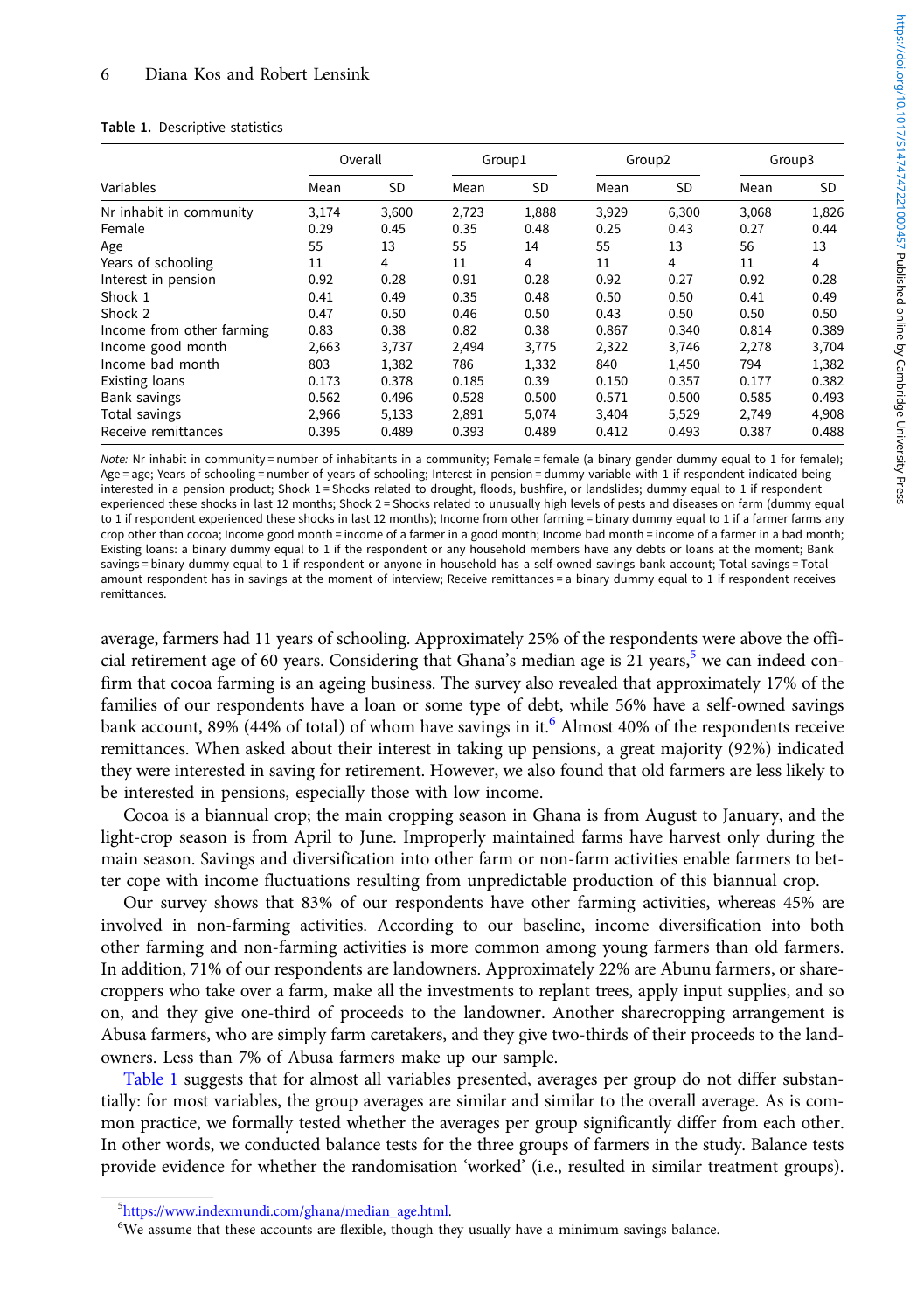|                  | Income equivalence             | Total | Group1 | Group <sub>2</sub> | Group3 |
|------------------|--------------------------------|-------|--------|--------------------|--------|
| < 2.851          | Below minimum wage (\$1.8/day) | 24    | 21     | 29                 | 24     |
| 2,851-5,244      | Min. wage-\$100/month          | 27    | 25     | 30                 | 28     |
| 5,245-10,944     | \$100/month-\$200/month        | 34    | 36     | 30                 | 36     |
| >10.944          | >\$200/month                   | 14    | 17     |                    |        |
| # of respondents |                                | 1.017 | 345    | 264                | 408    |
|                  |                                |       |        |                    |        |

Table 2. Total annual income 2016 (in Ghana Cedis, GhC)

Note: The columns Total, Group1, Group2, and Group3 show which percentage of respondents belongs to the different income categories for the different treatment groups, as well as the total sample. The last row presents the total number of respondents per group.

Appendix [Tables A1a](#page-13-0) and [A1b](#page-14-0) present the results. The balance checks indicate that the randomisation was carried out correctly: for all observational characteristics, there is balance between Group1 and Group2. In the comparison of Group1 (Group2) and Group3, the variables years of schooling and total savings are not balanced. However, this is not a problem because at a 5% significance level, lack of balance will occur by chance for 1 out of 20 variables. Yet we add these variables to our regressions as explanatory variables to control for any possible remaining imbalances.

Table 2 summarises the annual income of the farmers we surveyed and how it compares with that of alternative jobs in towns. Considering income is important given that the ability to commit to savings depends on current income earned. We created income categories comparable to a local minimum wage in Ghana, a low-wage equivalent in town based on the 2016 exchange rate (US\$100/ month), and a taxi driver wage equivalent in town (US\$200/month). It appears that roughly 24% of farmers live below the minimum wage equivalent (US\$1.9 per day). Whether anyone from this group of farmers would be able to commit to any savings account is questionable. Table 2 also presents percentages of respondents in each income category, per treatment group. The percentages are comparable for each treatment group. Yet Group2 has relatively more respondents in the poorest income group and fewer respondents in the highest income group.<sup>7</sup>

# 4. Results

[Table 3](#page-7-0) provides a summary of our regression analysis. Dummies for strata, as explained previously, are taken into account in all regressions. Regressions 1, 2, and 3 use the whole sample, whereas regressions 4 and 5 use a restricted sample (sample of farmers in *Group1* and *Group2* only).

As column 1 of [Table 3](#page-7-0) shows, the uptake in Group1 (i.e., Pension 1) is higher than that in Group2 (i.e., Pension 2) and Group3 (the latter is reflected by the constant; i.e., Pension 1, without personal visits). Almost 24% of farmers in Group1 have taken up a pension (reflected by the sum of the constant and the coefficient for the group), whereas only 7% in Group2 have done so (constant plus coefficient Group2). Although this difference is large, it is not statistically significant, probably due to the cluster randomisation and the implied correlation within clusters, which increased the cluster robust standard errors. We may be faced with power problems and incorrectly dismiss significance because we have too few communities from which to draw any significant statistical inferences. Adding controls in columns 2 and 3 does not change the results much. Yet, for the model with a full set of controls, the difference between the coefficients for Group1 and Group2 is non-significant at the 10% level (see the Wald test in the table). Thus, we find some modest evidence of a preference for the more flexible pension product.

In columns 4 and 5 of [Table 3](#page-7-0), we ignore farmers from  $Group3$  who were offered Pension 1 through community leaders and not directly through Pension Trust. Here, the pension uptake in Group1 is 30%, reflected by the constant, and is significantly higher than the uptake of  $Group2$ , which is less than 16%. We confirm this finding when adding the control variables.<sup>8</sup>

<sup>7</sup> On average, however, the total annual income in 2016 is balanced for the three treatment groups. The calculation is available on request.

 ${}^{8}$ We also conducted uptake regressions for a sample of respondents that excludes farmers older than the official retirement age. The results do not change: Group1, Group2, and the constant are non-significant in the first three regressions, while the constant becomes significant for the restricted sample. These results are available on request.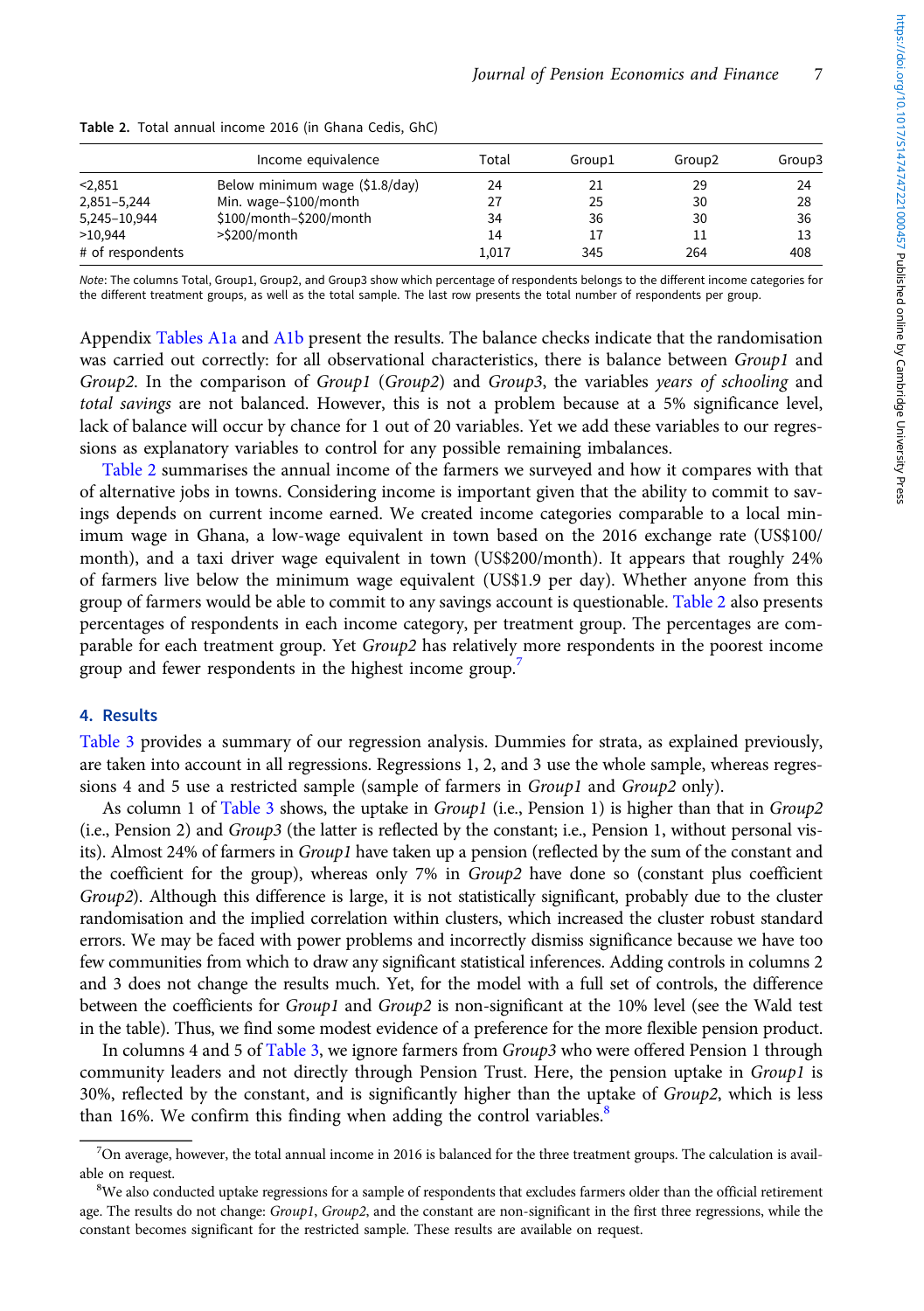## <span id="page-7-0"></span>Table 3. Uptake of pension accounts

|                                | (1)                           | (2)                                               | (3)                                               | (4)                     | (5)                                               |
|--------------------------------|-------------------------------|---------------------------------------------------|---------------------------------------------------|-------------------------|---------------------------------------------------|
| Variables                      | Without<br>controls           | With 2<br>controls                                | All controls                                      | Restricted<br>sample    | Restricted sample with 2<br>controls              |
| Group1                         | 0.140                         | 0.141                                             | 0.141                                             |                         |                                                   |
| Group2                         | (0.124)<br>0.0169<br>(0.0697) | (0.124)<br>0.0179<br>(0.0696)                     | (0.117)<br>$-0.0128$<br>(0.0632)                  | $-0.147$<br>(0.110)     | $-0.146$<br>(0.110)                               |
| Strata1                        | $-0.0420$<br>(0.0751)         | $-0.0434$<br>(0.0760)                             | 0.0407<br>(0.0998)                                | $-0.0375$<br>(0.0523)   | $-0.0411$<br>(0.0530)                             |
| Strata2                        | $-0.168**$<br>(0.0748)        | $-0.167**$<br>(0.0742)                            | $-0.0843$<br>(0.0967)                             | $-0.234***$<br>(0.0749) | $-0.235***$<br>(0.0743)                           |
| Strata3                        | $-0.174**$<br>(0.0749)        | $-0.174**$<br>(0.0742)                            | $-0.116$<br>(0.0991)                              | $-0.237***$<br>(0.0737) | $-0.236***$<br>(0.0719)                           |
| Strata4                        | 0.213<br>(0.226)              | 0.214<br>(0.227)                                  | 0.232<br>(0.213)                                  | $-0.0570$<br>(0.257)    | $-0.0585$<br>(0.257)                              |
| Strata5                        | $-0.0482$<br>(0.114)          | $-0.0484$<br>(0.114)                              | $-0.0325$<br>(0.110)                              | $-0.0114$<br>(0.166)    | $-0.0109$<br>(0.165)                              |
| Strata6                        | $-0.0394$<br>(0.100)          | $-0.0387$<br>(0.0999)                             | 0.0332<br>(0.106)                                 | $-0.0441$<br>(0.117)    | $-0.0410$<br>(0.117)                              |
| Nr inhabit in com.             |                               |                                                   | $2.00 \times 10^{-5*}$<br>$(9.94 \times 10^{-6})$ |                         |                                                   |
| Gender                         |                               |                                                   | 0.0199<br>(0.0273)                                |                         |                                                   |
| Age                            |                               |                                                   | 0.000625<br>(0.000646)                            |                         |                                                   |
| Bank savings                   |                               |                                                   | 0.00619<br>(0.0202)                               |                         |                                                   |
| Total savings                  |                               | $-9.98 \times 10^{-7}$<br>$(1.64 \times 10^{-6})$ | $-1.06 \times 10^{-6}$<br>$(1.80 \times 10^{-6})$ |                         | $-2.92 \times 10^{-6}$<br>$(2.06 \times 10^{-6})$ |
| Income good month              |                               |                                                   | $5.58 \times 10^{-6}$<br>$(1.12 \times 10^{-5})$  |                         |                                                   |
| Income bad month               |                               |                                                   | $-8.22 \times 10^{-6}$<br>$(2.73 \times 10^{-5})$ |                         |                                                   |
| Income from other<br>farming   |                               |                                                   | $-0.0226$                                         |                         |                                                   |
| <b>Existing loans</b>          |                               |                                                   | (0.0372)<br>$-0.0135$<br>(0.0141)                 |                         |                                                   |
| Interest in pension            |                               |                                                   | $-0.0669$<br>(0.0578)                             |                         |                                                   |
| Years of schooling             |                               | $-0.000991$<br>(0.00216)                          | $-0.00227$<br>(0.00185)                           |                         | 0.000603<br>(0.00259)                             |
| Shock 1                        |                               |                                                   | 0.0116<br>(0.0235)                                |                         |                                                   |
| Shock 2                        |                               |                                                   | $-0.0199$<br>(0.0141)                             |                         |                                                   |
| Receive remittances            |                               |                                                   | $-0.0149$<br>(0.0216)                             |                         |                                                   |
| Constant                       | 0.108<br>(0.0947)             | 0.121<br>(0.109)                                  | 0.0893<br>(0.175)                                 | $0.302***$<br>(0.0454)  | $0.304***$<br>(0.0642)                            |
| Observations<br>Adjusted $R^2$ | 1,169<br>0.139                | 1,169<br>0.138                                    | 1,137<br>0.172                                    | 701<br>0.101            | 701<br>0.100                                      |

Note: Cluster robust standard errors are in parentheses; ordinary least squares (OLS) regressions; dependent variable: a binary dummy uptake of pension product equal to 1 if a pension account has been opened. Linear probability regressions are conducted for ease of interpretation. Restricted sample: Group1 and Group2 only, without Group3.

\*\*\*p < 0.01, \*\*p < 0.05, \*p < 0.10.

# 4.1 Heterogeneity effects

In addition to these simple linear regressions, we test for heterogeneous treatment effects by interacting the treatment dummies with different variables. That is, we test whether the uptake for different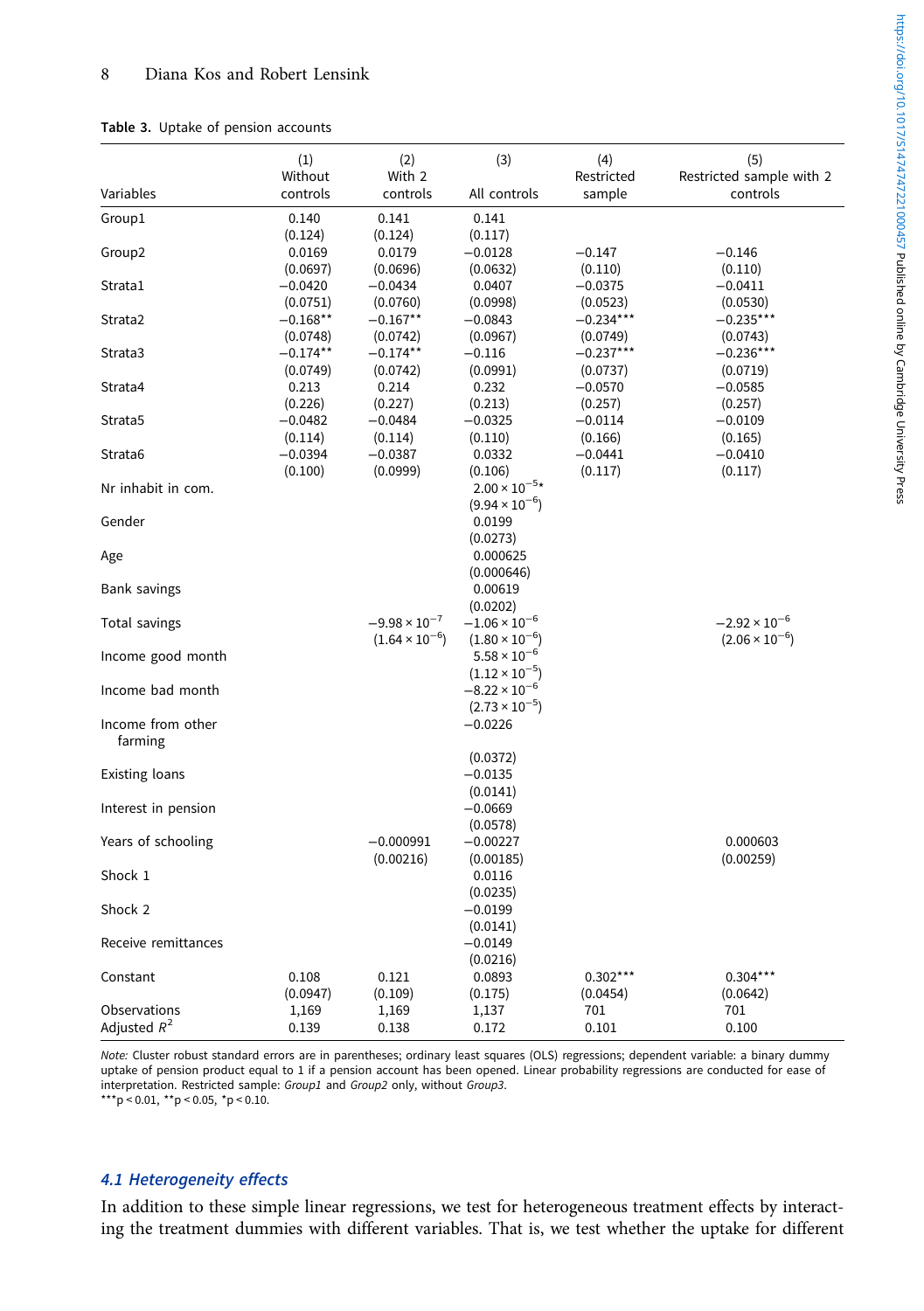subgroups of the more restricted long-term savings product differs significantly from the uptake of the group with the more flexible pension. As the main aim of our analysis is to test whether the uptake differs for two pension products that vary in the degree of flexibility of withdrawals of savings, we only consider the restricted sample (i.e., *Group1* and *Group2*, without *Group3*). By focusing on this restricted sample, the interpretation of the results becomes more straightforward. However, we also carry out all regressions with the whole sample. These results are qualitatively similar to the results presented in the main text.<sup>9</sup>

The regressions are specified as follows:

$$
Y = \alpha + \beta_1 (1 - I) \times P_2 + \beta_2 \times I \times P_2 + \beta_3 \times I \times P_1 + \mu X + \varepsilon,
$$
\n(2)

where  $\alpha$  represents the constant,  $P_2$  refers to treatment Group2,  $P_1$  refers to treatment Group1, X is a vector of controls (including the strata dummies), and  $I$  is a vector of interaction terms (always binary, defining 'groups'). Note that the constant reflects the uptake of Pension 1 by the group defined by  $1-I$ . For example, if I denotes the binary variable gender, equal to 1 for female and 0 otherwise, the constant reflects uptake by men in  $Group1$  and, thus, Pension 1. Next,  $\beta_1$ ,  $\beta_2$ measure the increase/decrease in uptake of Group2 (and, thus, Pension 2) for groups denoted by I or 1–I compared with the uptake of Group1 (and, thus, Pension 1) for the group denoted by  $1 - I$ ,<sup>10</sup> and  $\beta_3$  measures the additional increase/decrease in uptake of treatment *Group1* (and, thus, Pension 1) for group  $I$  compared with the uptake of treatment for  $Group1$  (and, thus, Pension 1) by group  $1-I$ .

The individual characteristics include the existence of income diversification strategies or financial shock management strategies (see balance tests in section 4.4 for a summary of all variables considered). Examples of these strategies include income from non-farming activities, other savings, health insurance, and remittances.

[Table 4](#page-9-0) summarises our findings of the heterogeneous effects regressions. In column 1 of [Table 4,](#page-9-0) we test the difference between men and women. Recall that one reason for a preference for commitment devices is bargaining power. Women may prefer commitments to be able to counteract their spouse's claims for immediate consumption. However, our results do not provide support for this view, as they show that women have a significantly higher uptake of the more flexible pension (column 1) than men, as is indicated by a significant coefficient for the interaction term Female  $\times$  Group1. Moreover, women have a higher uptake of Pension 1 than of Pension 2, as is indicated by a significant difference between Female  $\times$  Group2 and Female  $\times$  Group1 (see Wald 2), and women do not choose to save in Pension 2 accounts significantly more often than men, as is indicated by the finding that Female  $\times$  Group2 and (1-female)  $\times$  Group2 do not differ significantly from each other (see Wald 1). These results suggest that women prefer a higher level of flexibility or liquidity than men. Regarding level of schooling, we find no significant evidence that the uptake of Group1 as compared with that of Group2 is higher for either the highly educated group or the less educated group. Several income fluctuation management strategies also influence farmers' preference for commitment versus flexibility. First, we test whether access to alternative savings matters for the choice of one of the two pension products. Intuitively, when someone already has savings (or is more financially secure), the lower liquidity associated with Pension 2 is less of a risk. Thus, we would expect demand by treatment Group2 (and, thus, demand for Pension 2) to be higher for farmers with access to other savings products; however, we find no evidence of this (column 2, [Table 4\)](#page-9-0). Second, in addition to income diversification, the analysis also considers the effect of income shocks on adoption of pension accounts. The results show that the uptake of Pension 1

<sup>&</sup>lt;sup>9</sup>Further details are available on request.

<sup>&</sup>lt;sup>10</sup>Recall that treatment  $Group1$  is only allowed to take Pension 1 and treatment  $Group2$  is only allowed to take Pension 2. This implies that the uptake of Group1 reflects the uptake of Pension 1 and the uptake of Group2 reflects the uptake of Pension 2.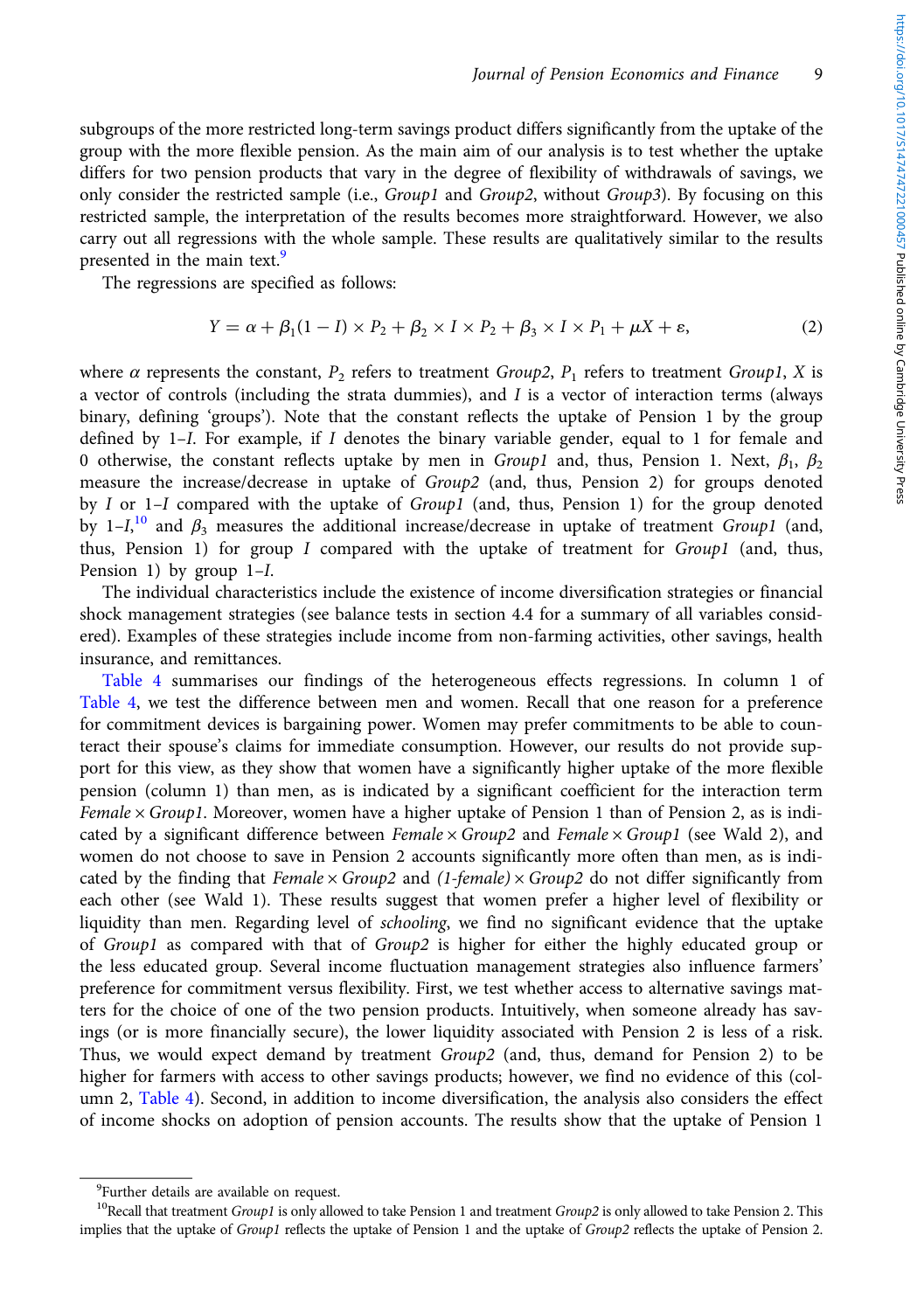| Variables                  | (1)<br>Gender           | (2)<br>Access savings  | (3)<br>Education      | (4)<br>Shocks          | (5)<br>Access health insurance |
|----------------------------|-------------------------|------------------------|-----------------------|------------------------|--------------------------------|
| Female × Group2            | $-0.0926$<br>(0.0897)   |                        |                       |                        |                                |
| $(1$ -female) × Group2     | $-0.127$<br>(0.118)     |                        |                       |                        |                                |
| Female × Group1            | $0.0865***$<br>(0.0284) |                        |                       |                        |                                |
| Sav × Group2               |                         | $-0.143$<br>(0.111)    |                       |                        |                                |
| $(1-Sav) \times Group2$    |                         | $-0.137$<br>(0.105)    |                       |                        |                                |
| Sav × Group1               |                         | 0.0124<br>(0.0497)     |                       |                        |                                |
| Educ × Group2              |                         |                        | $-0.0492$<br>(0.132)  |                        |                                |
| $(1 - Educ) \times Group2$ |                         |                        | $-0.121$<br>(0.0918)  |                        |                                |
| Educ × Group1              |                         |                        | $0.0968*$<br>(0.0517) |                        |                                |
| Shock × Group2             |                         |                        |                       | $-0.163*$<br>(0.0891)  |                                |
| $(1-Shock) \times Group2$  |                         |                        |                       | $-0.157$<br>(0.0939)   |                                |
| Shock × Group1             |                         |                        |                       | $-0.0348$<br>(0.0693)  |                                |
| Hins × Group2              |                         |                        |                       |                        | $-0.149$<br>(0.120)            |
| $(1-Hins) \times Group2$   |                         |                        |                       |                        | $-0.0874$<br>(0.140)           |
| Hins × Group1              |                         |                        |                       |                        | 0.00427<br>(0.0391)            |
| Constant                   | $0.271***$<br>(0.0425)  | $0.296***$<br>(0.0609) | $0.210**$<br>(0.0782) | $0.309***$<br>(0.0370) | $0.298***$<br>(0.0765)         |
| Observations               | 695                     | 701                    | 701                   | 701                    | 701                            |
| Adjusted $R^2$             | 0.107                   | 0.098                  | 0.103                 | 0.099                  | 0.099                          |
| Wald 1                     | 0.37                    | 0.75                   | 0.25                  | 0.75                   | 0.11                           |
| Wald 2                     | 0.08                    | 0.22                   | 0.22                  | 0.39                   | 0.18                           |
| Wald 3                     | 0.10                    | 0.21                   | 0.02                  | 0.43                   | 0.49                           |

<span id="page-9-0"></span>Table 4. Heterogeneous treatment effects: Part 1.

Note: Cluster robust standard errors are in parentheses; Wald 1: p-value equality test A × Group2 = (1-A) × Group2; Wald2: p-value equality A × Group1 = A × Group2; Wald3: p-value equality (1–A) × Group1 = A × Group2, where A is female, sav, educ, and so on. The regressions do not include controls, other than STRATA dummies, to facilitate a simple interpretation of the results. Results including controls are similar and are available on request. Female = gender dummy equal to 1 for female; Sav = savings dummy equal to 1 for farmers who do have access to a formal savings account; Educ = education dummy equal to 1 if respondent's education level is higher than primary; Shock = dummy variable equal to 1 if the respondent experiences in the last 12 months drought, floods, bushfire, or landslides; Hins = binary dummy equal to 1 if the respondent has health insurance. The different dummies are interacted with either Group1 or Group2, which leads to different groups. The 'missing' group is reflected by the constant. OLS regressions. The dependent variable is a binary uptake dummy equal to 1 if an account has been opened and 0 otherwise.

\*\*\*p < 0.01, \*\*p < 0.05, \*p < 0.10.

and/or Pension 2 is not higher for farmers who have experienced an unexpected shock with financial repercussions within the last year than for farmers who have not experienced such a shock. However, the uptake of Pension 1 for farmers who have not experienced a shock is significantly higher than the uptake of Pension 2 for farmers who have experienced a shock. Farmers who have experienced an unexpected shock with financial repercussions within the last year are significantly less likely to take up the more rigid pension product. We also expected farmers who have health insurance to be less affected by some of these income shocks and thus be more open to less flexible accounts. However, we found no significant uptake of either pension account for farmers with health insurance (column 5, Table 4).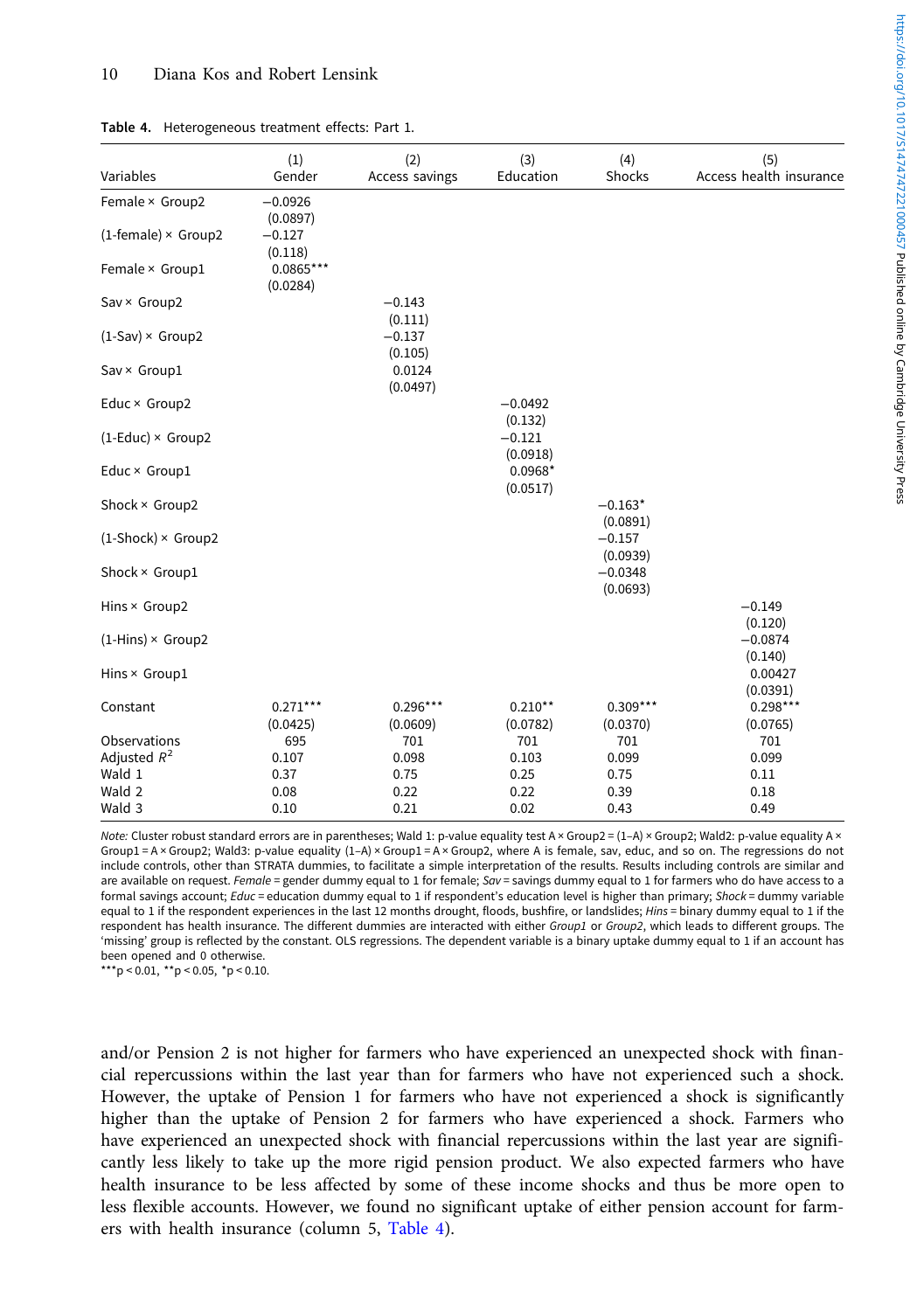| Variables                     | (1)<br>Remittances     | (2)<br>Hhnumber        | (3)<br>Nonfarmactivities | (4)<br>Highlowincome            | (5)<br>Retired                  |
|-------------------------------|------------------------|------------------------|--------------------------|---------------------------------|---------------------------------|
| Remit × Group2                | $-0.126$<br>(0.131)    |                        |                          |                                 |                                 |
| $(1$ -remit) × Group2         | $-0.191*$<br>(0.106)   |                        |                          |                                 |                                 |
| Remit × Group1                | $-0.0454$<br>(0.0463)  |                        |                          |                                 |                                 |
| Hhnumhigh × Group2            |                        | $-0.144$<br>(0.128)    |                          |                                 |                                 |
| $(1-hhnumhigh) \times Group2$ |                        | $-0.184$<br>(0.105)    |                          |                                 |                                 |
| Hhnumhigh × Group1            |                        | $-0.0406$<br>(0.0328)  |                          |                                 |                                 |
| Nonfarma × Group2             |                        |                        | $-0.127$<br>(0.112)      |                                 |                                 |
| $(1$ -nonfarma) × Group2      |                        |                        | $-0.110$<br>(0.109)      |                                 |                                 |
| Nonfarma × Group1             |                        |                        | $0.0698**$<br>(0.0251)   |                                 |                                 |
| Incomelow × Group2            |                        |                        |                          | $-0.129$                        |                                 |
| $(1-incomelow) \times Group2$ |                        |                        |                          | (0.136)<br>$-0.217*$<br>(0.101) |                                 |
| Incomelow × Group1            |                        |                        |                          | $-0.0578$<br>(0.0376)           |                                 |
| Retired × Group2              |                        |                        |                          |                                 | $-0.0845$                       |
| $(1-retired) \times Group2$   |                        |                        |                          |                                 | (0.128)<br>$-0.159$<br>(0.0971) |
| Retired × Group1              |                        |                        |                          |                                 | 0.0464<br>(0.0343)              |
| Constant                      | $0.323***$<br>(0.0523) | $0.320***$<br>(0.0532) | $0.273***$<br>(0.0492)   | $0.320***$<br>(0.0450)          | $0.285***$<br>(0.0518)          |
| Observations                  | 701                    | 701                    | 701                      | 701                             | 701                             |
| Adjusted $R^2$                | 0.104                  | 0.101                  | 0.104                    | 0.108                           | 0.105                           |
| Wald 1                        | 0.16                   | 0.27                   | 0.30                     | 0.23                            | 0.15                            |
| Wald 2                        | 0.53                   | 0.40                   | 0.10                     | 0.56                            | 0.33                            |
| Wald 3                        | 0.14                   | 0.17                   | 0.13                     | 0.10                            | 0.07                            |

Table 5. Heterogeneous treatment effects: Part 2

Note: Cluster robust standard errors are in parentheses; Wald 1: p-value equality test A × Group2 = (1-A) × Group2; Wald2: p-value equality A × Group1 = A × Group2; Wald3: p-value equality (1–A) × Group1 = A × Group2, where A is remit and so on. The regressions include STATA dummies but do not include other controls to facilitate a simple interpretation of the results. Results including controls are similar and are available on request. Remit: binary dummy if the respondent obtained remittances; Hhnumhigh = binary dummy if household of respondent contains more than 5 members; Nonfarma = binary dummy equal to 1 if the respondent has non-farm business activities; Incomelow = binary dummy equal to 1 if the respondent has a total income below 5,050 Cedis (the medium income in our sample); Retired = binary dummy equal to 1 if the respondent is older than 60 years (the official retirement age). The different dummies are interacted with either Group1 or Group2, which leads to different groups. The 'missing' group is reflected by the constant. Linear probability regressions. The dependent variable is a binary uptake dummy equal to 1 if an account has been opened and 0 otherwise.

 $k^{*}$ p < 0.01,  $k^{*}$ p < 0.05,  $k^{*}$ p < 0.10.

Remittances are another strategy a farmer may use to manage income fluctuation risks. For the group of farmers who receive no remittances, the most flexible pension product is taken up significantly more (column 1, [Table 5](#page-13-0)). This is in line with our expectation that farmers prefer to have more flexibility if they have fewer sources of income. Having a higher number of household members is also a way to diversify income, given that more household members means more labourers and, thus, income per household. However, if a greater number of those household members are children, income expenditures on education and health care are also higher. However, we do not find any differences regarding household size. Income diversification through non-farming activities is also another way of managing income fluctuation. A Wald test (Wald 2) indicates that for farmers with income-generating activities other than farming, the uptake of the flexible pension product is higher than the uptake of the less flexible product – that is, for farmers who can diversify income through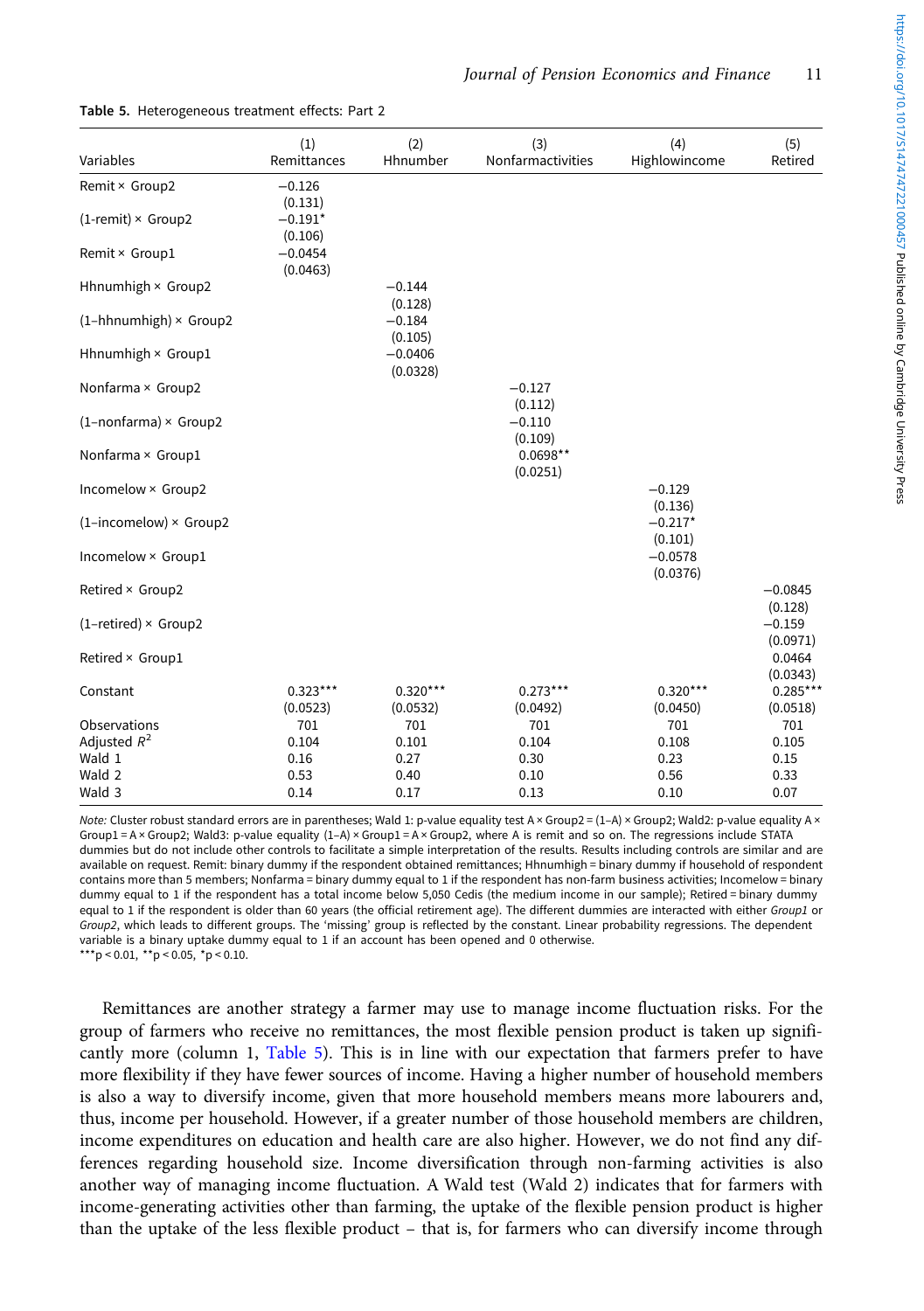non-weather-dependent activities (column 3, [Table 5\)](#page-13-0). This latter result may be due to higher incomes of those farmers. We therefore also conducted a heterogeneity analysis on annual income (column 4, [Table 5](#page-13-0)), which indeed shows that farmers with a relatively high income prefer the more flexible product while for farmers with a relatively low income, this is not the case. Finally, we ran a heterogeneity analysis on age. We tested the extent to which farmers below and above the retirement age differ. For farmers above the retirement age, the withdrawal restrictions no longer hold, such that the two pension products become similar. We indeed find that retired farmers have no preference for one of the pension products (see the non-significant Wald 2). For farmers who are not yet retired, we also do not find a significant difference at the 10% level. However, this group of farmers prefers the flexible pension product at the 15% significance level.

Our results show that especially women and farmers with income from non-farming activities have a stronger preference for Pension 1 in general. We also find a significantly lower uptake of Pension 2 than Pension 1 for farmers who have experienced an unexpected expenditure shock within the last year and for farmers who receive no remittances from others.

# 5. Discussion and conclusions

Although the uptake of the two pension products on average does not differ significantly at the usual significance levels, our analysis suggests that a more flexible long-term savings product is preferred to the less flexible savings account. This conclusion is confirmed by our heterogeneity analysis, which shows that women and farmers with non-farming income-generating activities have a higher preference for Pension 1. By contrast, better income diversification does not translate into a higher uptake of the more rigid account, Pension 2. If anything, farmers who have experienced a financial shock within the last year and those who receive no remittances have a significantly lower uptake of this more rigid pension account.

These findings enable us to conclude two things. First, if pension flexibility is valued, farmers should choose the less rigid account. Farmers who have sufficient income to save for pensions, or, in other words, balance long-term consumption despite income fluctuations, are those who simply have more sources of income. The implication of this finding is that a 50% flexible product creates a better balance between current and future consumption needs. More rigid savings become impossible for farmers who have fewer sources of income, such as farmers who receive no remittances or those who are still recovering from financial shocks from last year. These subgroups of farmers are less likely to be able to balance current and long-term expenditure. Perhaps rigid pension savings are more desirable in Western countries where income fluctuation is generally less severe, partially because of existing government social security systems that are in place to protect their citizens. In Ghana, however, locking 70% of pension savings is simply not optimal to balance either current consumption or future consumption. This is not a matter of hyperbolic discounting versus exponential discounting discussed previously – perhaps locking 70% of savings creates an opposite scenario of hyperbolic discounting, in which consumers would not discount future rewards – but the contrary, in which they would need to value their future rewards more than their current rewards. Such a scenario is simply not realistic, which is how we explain the lower uptake of Pension 2. Even under relatively 'ideal' circumstances in which farmers have income diversification strategies, receive remittances, and have not experienced any financial shocks within the last year, they still have a preference for the more flexible savings account. This is an indication that locking 50% of savings is more realistic in balancing current consumption with temptation. However, to what extent the more flexible pension accounts would protect farmers against their own behavioural biases remains unclear. A possible solution is to develop pension products with withdrawal restrictions, conditional on future financial shocks, so that both the behavioural biases and the potential liquidity shortages can be addressed. Future research might try to address this issue more carefully.

Second, women are usually the ones who take care of long-term well-being of all family members. The flexible pension accounts allow them to balance consumption demands of family and community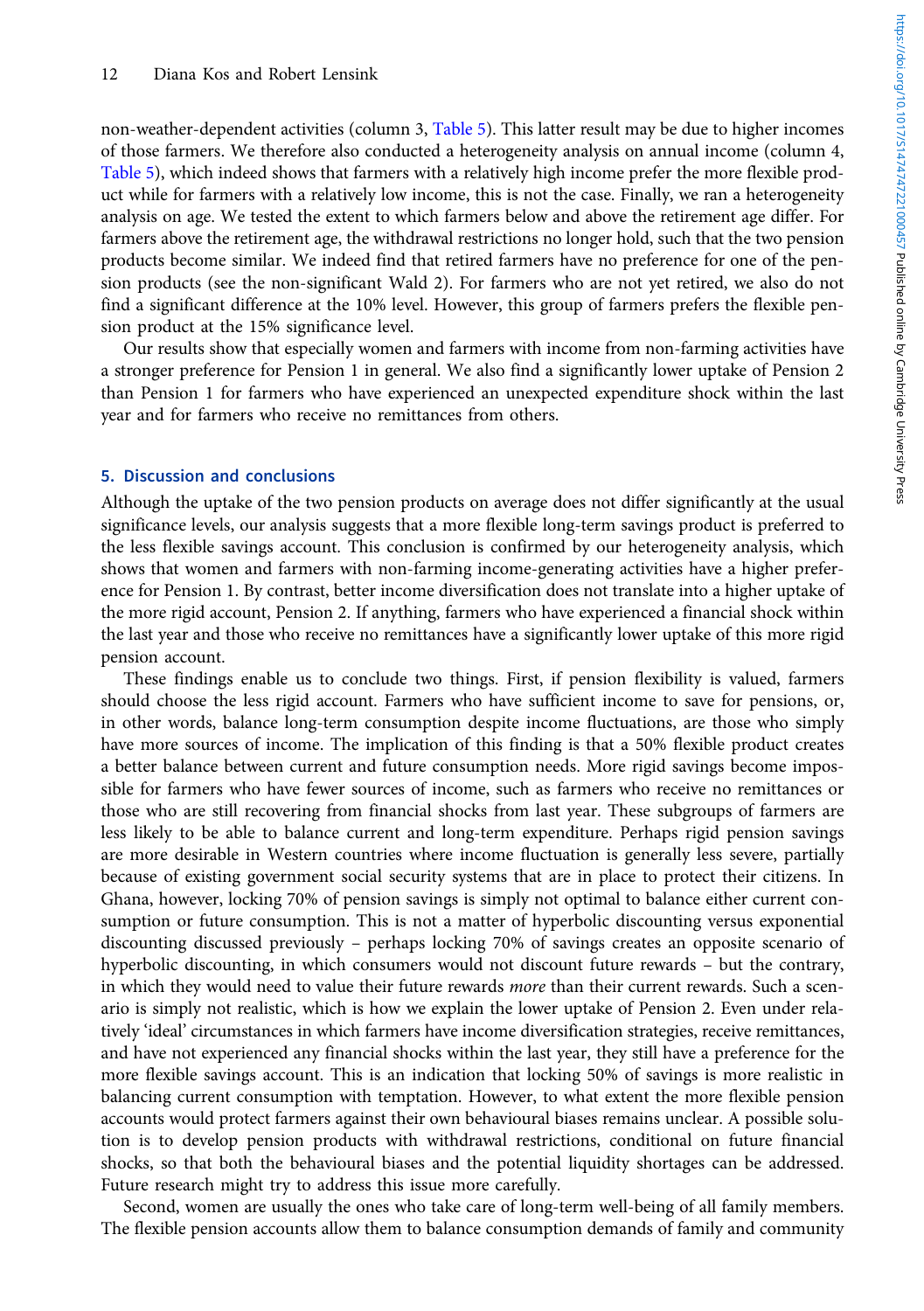<span id="page-12-0"></span>members with long-term care of the household. Women in developing countries have historically been known to be responsible for the well-being of the family as a whole. It is normally women who make sure that children's school fees are paid and that there is enough food on the table for the whole household. This indicates high current expenditure costs. By contrast, women in many African countries, including Ghana, are still not allowed to inherit land titles. This means that they cannot lease their land in sharecropping agreements or use farm proceeds as retirement income, as older male cocoa farmers do. Because of the nature of land titles, women are not in a position to do that. Therefore, pension savings allow them to tailor income for their own old age as well as for current household needs and unexpected expenses.

A limitation of our study is that the number of communities in our sample is relatively small. For ethical reasons, we had to randomise at the community level. This also has advantages in terms of avoiding spillover effects. However, with the small number of communities, we may face problems in terms of only being able to pick up small effect sizes and thus incorrectly fail to reject the null or no significant differences. Future research using a larger group of communities would avoid these limitations.

Another limitation is that with the relatively small number of communities, we were not able to compare a larger variety of pension products, as this would have resulted in additional power problems. To better assess 'optimal' commitment levels, a larger variety of pension products (including one without any restrictions) should be considered. Finally, this study measures only the uptake of different pension savings products. Additional research is necessary to identify the retention of longterm savings and how this changes over time.

# **References**

- Anderson S and Baland JM (2002) The economics of roscas and intrahousehold resource allocation. Quarterly Journal of Economics 117, 963–995.
- Ashraf N (2009) Spousal control and intra-household decision making: an experimental study in the Philippines. American Economic Review 99, 1245–1277.
- Ashraf N, Karlan D and Yin W (2006) Tying Odysseus to the mast: evidence from a commitment savings product in the Philippines. Quarterly Journal of Economics 121, 635–672.
- Baah-Boateng W and Turkson EF (2005) Openness, income distribution and poverty. In Aryeetey E (ed.), Globalisation, Employment and Poverty Reduction: A Case Study of Ghana. Accra: ISSER publication, University of Ghana, pp. 210– 240, ISBN: 9964-75-050-1.
- Basu K and Bisht SS (2015) The economics and psychology of long term savings and pensions: a randomised experiment among low-income entrepreneurs in Maharashtra, India, 3ie Grantee Final Report. New Delhi: International Initiative for Impact Evaluation (3ie). Available at [https://pdfs.semanticscholar.org/4fc3/e173b243daaf85d486eea3ee8e4d354d6788.pdf?](https://pdfs.semanticscholar.org/4fc3/e173b243daaf85d486eea3ee8e4d354d6788.pdf?_ga=2.73843346.122011800.1587647415-1486434282.1579170565) [\\_ga=2.73843346.122011800.1587647415-1486434282.1579170565](https://pdfs.semanticscholar.org/4fc3/e173b243daaf85d486eea3ee8e4d354d6788.pdf?_ga=2.73843346.122011800.1587647415-1486434282.1579170565).
- Bauer M, Chytilová J and Morduch J (2012) Behavioral foundations of microcredit: experimental and survey evidence from rural India. American Economic Review 102, 1118–1139.
- Beshears J, Choi J, Harris C, Laibson D, Madrian BC and Sakong J (2020) Which early withdrawal penalty attracts the most deposits to a commitment savings account? Journal of Public Economics 183, 104–144.
- Boon EK (2007) Knowledge systems and social security in Africa: a case study on Ghana. Studies of Tribes and Tribals 1, 63–76.
- Bryan G, Karlan D and Nelson S (2010) Commitment devices. Annual Review of Economics 2, 671-698.
- Bymolt R, Laven A and Tyszler M (2018) Demystifying the Cocoa Sector in Ghana and Côte d'Ivoire. Amsterdam: KIT Royal Tropical Institute.
- Collard D (2000) Generational transfers and the generational bargain. Journal of International Development 12, 453–462.
- Darkwa OK (1997) Reforming the Ghanaian social security system: prospects and challenges. Journal of Cross-Cultural Gerontology 12, 175–187.
- Dorkenoo DK (2006) The role of trade unions in reforming social security and pensions in Ghana. Social Security for All: Trade Union Policies 4, 53.
- Hyden G (2008) The economy of affection: Why the African peasantry remains uncaptured. In Kimambo IN (ed.), Contemporary Perspectives on African Moral Economy. Tanzania: Dar es Salaam University Press, pp. 16–34.
- Karlan D, Ratan AL and Zinman J (2014) Savings by and for the poor: a research review and agenda. Review of Income and Wealth 60, 36–78.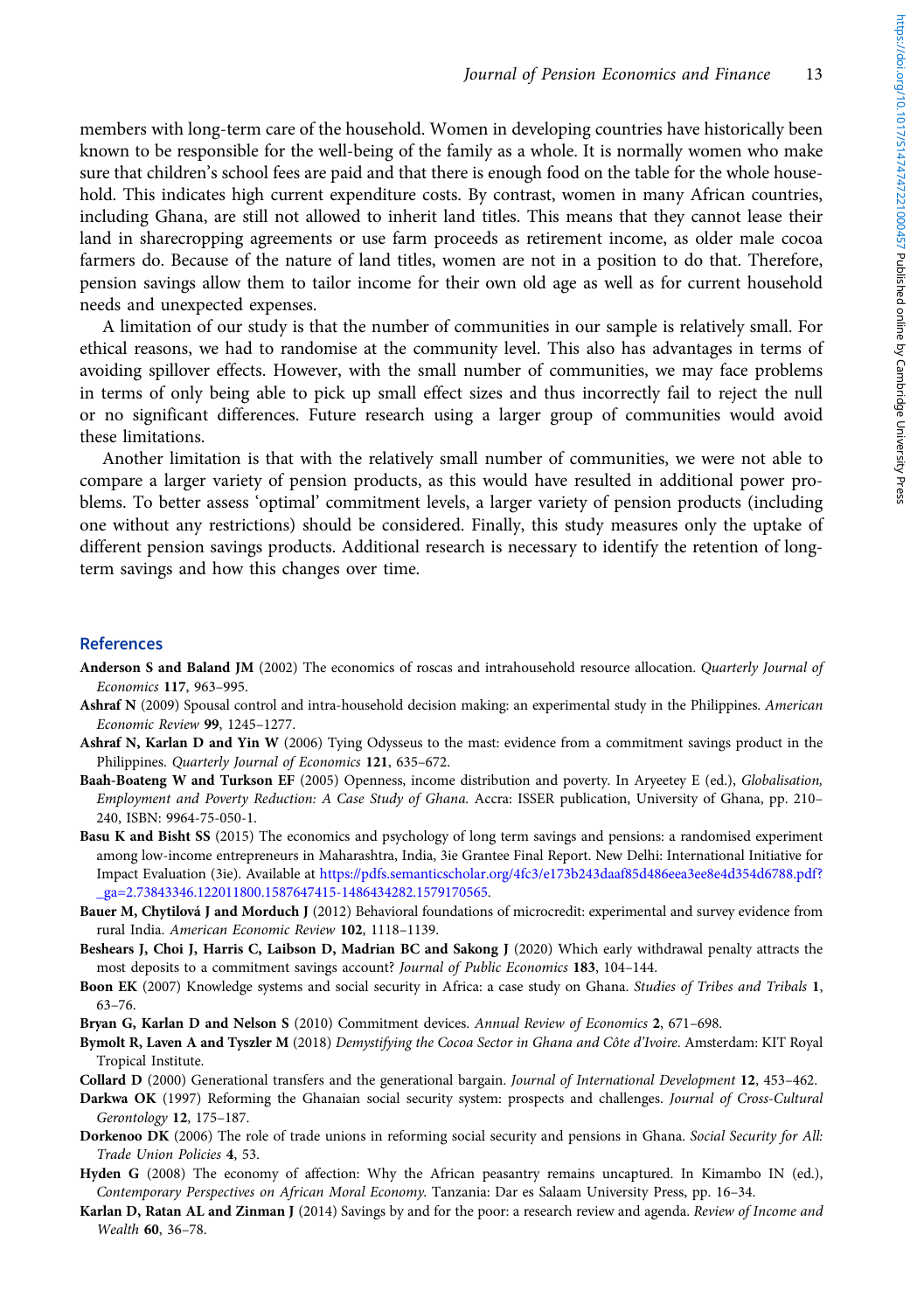<span id="page-13-0"></span>Kpessa MW (2010) Ideas, institutions, and welfare program typologies: an analysis of pensions and old age income protection policies in Sub-Saharan Africa. Poverty & Public Policy 2, 37–65.

Laibson D (1997) Golden eggs and hyperbolic discounting. Quarterly Journal of Economics 112, 443–478.

- MacLean LM (2002) Constructing a social safety net in Africa: an institutionalist analysis of colonial rule and state social policies in Ghana and Côte d'Ivoire. Studies in Comparative International Development 37, 64–90.
- Mutz Diana C, Pemantle R and Pham P (2019) The perils of balance testing in experimental design: messy analyses of clean data. The American Statistician 73, 32–42.

Platteau J-P (2000) Institutions, Social Norms, and Economic Development. Amsterdam: Harwood Publishers.

- Rutherford S (2006) The Grameen Pension Savings Scheme: how a savings plan is transforming microfinance in Bangladesh. Finance for the Poor 7, 1–10.
- Thaler RH and Benartzi S (2004) Save more tomorrow™: using behavioral economics to increase employee saving. Journal of Political Economy 112, S164–S187.

## Appendix

#### Balance tests

Balance tests provide evidence for whether the randomisation 'worked', that is, resulted in similar treatment groups. They can be done by conducting t-tests on the differences between groups or, similarly, by running simple OLS regressions of different key characteristics (measured at baseline) on a constant and treatment dummies. We used the latter approach. As randomisation occurred at the community level, we need to take into account (in all analyses, including the balance checks) the extent to which farmers in the communities have correlated outcomes by using, for example, standard errors that are clustered at the community level.

In Tables A1a and [A1b](#page-14-0), a non-significant coefficient for Group1 and/or Group2 suggests balance between Group1 (Group2) and Group3 (picked up by the constant). We test the equality of the regression coefficients for Group1 and Group2 (i.e., the balance checks between them) by conducting a Wald test. The Wald statistics (i.e., p-values) are provided in the last row of the tables. The balance checks suggest that we carried out the randomisation correctly: for all observational characteristics, there is balance between Group1 and Group2. Regarding the comparison of Group1 (Group2) with Group3, two variables are not balanced, years of schooling and total savings. However, this is not problematic because at a 5% significance level, lack of balance will occur by chance for 1 out of 20 variables. Yet we add these variables in the regressions as explanatory variables to control for possible remaining imbalances.

| Vars                             | (1)<br>Nr inhabit, in<br>community | (2)<br>Female | (3)<br>Age | (4)<br>Years of<br>schooling | (5)<br>Interest in<br>pension | (6)<br>Shock 1 | (7)<br>Shock 2 |
|----------------------------------|------------------------------------|---------------|------------|------------------------------|-------------------------------|----------------|----------------|
|                                  |                                    |               |            |                              |                               |                |                |
| Group1                           | $-335.3$                           | 0.0815        | $-0.884$   | $0.649*$                     | $-0.00391$                    | $-0.0674$      | $-0.0514$      |
|                                  | (1,050)                            | (0.0558)      | (1.628)    | (0.336)                      | (0.0109)                      | (0.110)        | (0.0580)       |
| Group2                           | 861.0                              | $-0.0178$     | $-0.421$   | 0.428                        | 0.00543                       | 0.0893         | $-0.0745$      |
|                                  | (2, 245)                           | (0.0780)      | (1.125)    | (0.308)                      | (0.0195)                      | (0.0659)       | (0.0775)       |
| Constant                         | $3,068***$                         | $0.266***$    | 55.71***   | $10.70***$                   | $0.917***$                    | $0.412***$     | $0.506***$     |
|                                  | (826.7)                            | (0.0453)      | (0.446)    | (0.194)                      | (0.00852)                     | (0.0543)       | (0.0422)       |
| Observations                     | 1,169                              | 1,161         | 1,155      | 1,169                        | 1,151                         | 1,169          | 1,169          |
| Adjusted $R^2$                   | 0.015                              | 0.007         | $-0.001$   | 0.003                        | $-0.002$                      | 0.013          | 0.002          |
| $Group1 = Group2$<br>(Wald test) | 0.59                               | 0.18          | 0.81       | 0.55                         | 0.63                          | 0.14           | 0.77           |

Table A1a. Balance tests: demographic variables, interest in pension, and shocks $^{11}$ 

Note: Cluster robust standard errors are in parentheses; we also tested balance between Group1 and Group2. For all variables presented in this table, there is balance between Group1 and Group2. Female = a binary gender dummy equal to 1 for female; Age = age; Years of schooling = number of years of schooling; Interest in pension = dummy variable equal to 1 if respondent indicated being interested in a pension product; Shock 1 = shocks related to drought, floods, bushfire, or landslides; dummy equal to 1 if respondent experienced these shocks in last 12 months; Shock 2 = shocks related to unusually high levels of pests and diseases on farm; dummy equal to 1 if respondent experienced these shocks in last 12 months. \*\*\*p < 0.01, \*\*p < 0.05, \*p < 0.10.

 $11$ As the analysis includes respondents who are older than the retirement age, we also conducted a balance test for age conditional on being older than the retirement age. The average age of this group, which is also balanced across the three groups, turned out to be 69 years.